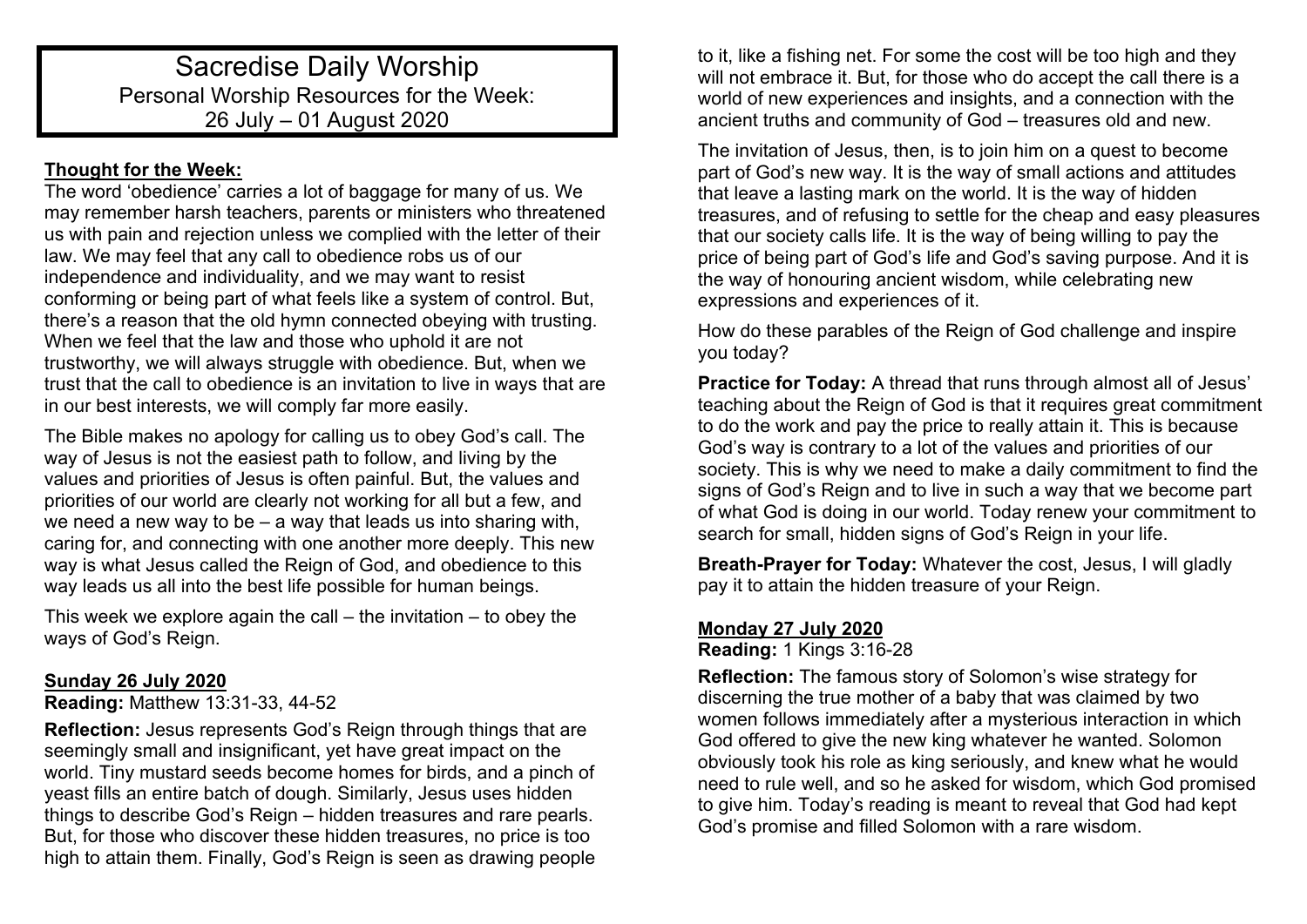It has become a bit of a cliché to say that when God calls us God also equips us, but it is the truth. Sometimes, when we hear the call to follow Jesus' life-giving way, and when we're faced with the cost of obedience, we may feel that we don't have the capacity to do what is asked of us. We may strive in our own strength to be what God wants us to be, and we may grow angry with ourselves when we fail to be our best selves. But, God's call is not meant to place a great burden on us. Jesus proclaimed that his burden is light, and we find rest in him. So, the paradox of obedience is this: God asks us for everything, but if we can find the courage and faith to respond, God gives us the strength, wisdom, faith, courage and love that we need to live Jesus' way.

What do you need to follow Jesus faithfully today? How can you open yourself to receive it from the God who calls you?

**Practice for Today:** It is never wrong to ask God for what we need in order to answer God's call. This is why the Bible constantly encourages us to pray for ourselves, as well as for others. When we bring our needs and requests to God, we open ourselves to receive what we need in order to follow Jesus as faithfully as possible. Today, boldly ask God for whatever you need to live Jesus' way.

**Breath-Prayer for Today:** As I seek to answer your call, O God, please give me all that I need to be faithful.

#### **Tuesday 28 July 2020**

**Reading:** Ephesians 6:10-18

**Reflection:** In his last words to the Christ-followers in Ephesus, the writer of this letter draws their attention to the evil forces in the world. He calls God's people to prepare themselves to resist the influence of the demonic by protecting their hearts and minds, their commitment to proclaim Christ's message, and their faith in God's grace and life. All of these metaphorical pieces of armour are intended to remind the believers of their place in God's family, and of the Spirit's presence and power in their lives.

It is tempting to use this passage to justify a kind of spiritual warfare that fights the evil "out there" and ignores the evil in our own hearts. While we are certainly called to stand against any system or circumstance that oppresses, marginalises, or harms any human

being, we cannot really fight the evil in the world until we have faced the demonic tendencies within us. In the verses immediately preceding today's reading, the writer addresses the issues of the heart – living together as intimate partners, as families, as coworkers, and as positive influences in the world. This is, perhaps, the hardest part of the work of obedience. We need God's armour as much to protect ourselves from the "principalities and powers" within us as from those outside of us.

What attitudes and desires of your own heart are drawing you away from God's life today? How can you put on God's armour to resist your worst and embrace your best?

**Practice for Today:** Until we are willing to acknowledge what is broken and needs to change within us, we cannot become our best selves. This is why we need a regular practice of confession. We need to face and resist the evil within us in order to allow the good to grow and expand. Today make time for confession, and invite God's Spirit to help you be honest about what needs to change in you.

**Breath-Prayer for Today:** I recognise the evil that seeks to work in me, O God, and in your strength I resist it.

### **Wednesday 29 July 2020**

**Reading:** Mark 4:30-34

**Reflection:** The beginning of today's reading echoes one of the parables from Sunday – the mustard seed. The writer of Mark's Gospel notes that Jesus used a number of other similar stories to illustrate God's Reign. Clearly Jesus really wanted to drive home the point that the Reign of God works completely differently from human empires. Where human systems of power and wealth make a show of their presence and influence, God's Reign works in small hidden places. It's good to be regularly reminded of this, because we can easily fall into the temptation of embracing the world's values, while claiming the name of Jesus. We need to constantly measure our methods and goals against the quiet secrecy of God's Reign.

But, the point of today's reading is not the specific parable. It is to stress that Jesus used parables as his primary way of teaching the people. Even Jesus' own methods were hidden, mysterious and easy to miss. In fact, the disciples were so confused by this that they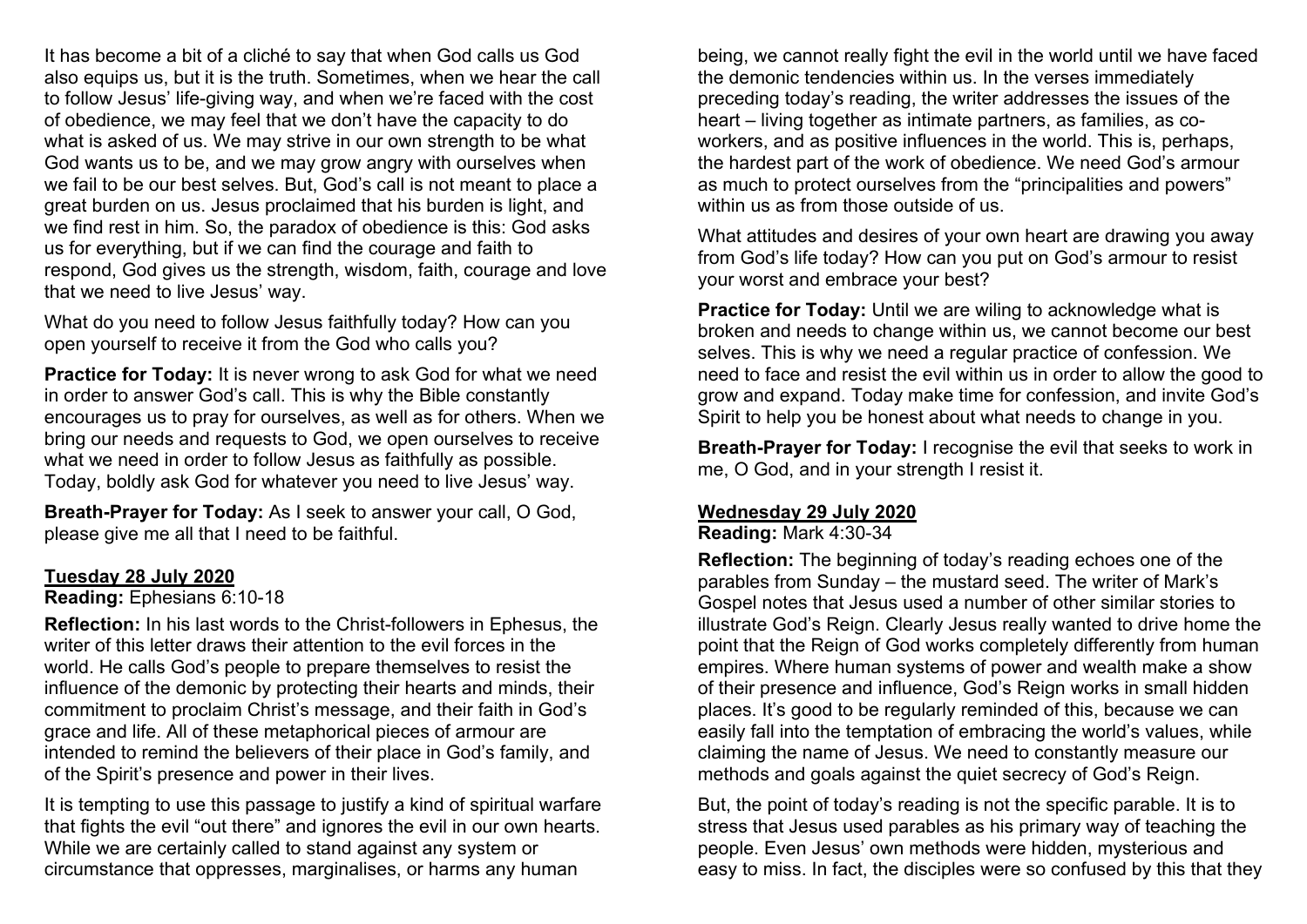questioned Jesus about it. They thought he should be making his message much clearer and easier to understand. But, Jesus knew that discipleship is a quest. To embrace the difficult journey of learning to discover and live God's Reign is to be part of God's Reign already. God's Reign is not a destination, it is a way of traveling through life - a way of constant searching, learning, changing and growing into our best, most Christ-like, selves.

How can you make your faith more about the journey and less about a destination today?

**Practice for Today:** While it may not often be taught as a spiritual discipline, Jesus certainly encouraged his followers to ask questions, and to constantly seek new ways of seeing the world and living in it. When our faith is all about answers, it easily becomes rigid and stagnant, and it is limited by the answers we already know. But, when we embrace the discipline of questioning, we open ourselves to growth and learning, and our faith is able to expand. Today, try to ask as many new questions as you can.

**Breath-Prayer for Today:** What do I need to learn about your Reign today, O God?

### **Thursday 30 July 2020**

**Reading:** Philippians 4:10-15

**Reflection:** The letter to the Philippians was most likely written by Paul toward the end of his life. He wrote from prison, yet he wrote with great joy and encouragement for the believers. It seems that the Philippian Church had sent a financial gift of some kind to help Paul in a time of need. The apostle expressed gratitude for their care, and for the way they had always supported him. But, he also used the opportunity to remind his companions in faith that his trust was ultimately in God. Because of his faith, Paul was able to be content in all circumstances. This is one of the greatest and most valuable gifts of faith.

Nevertheless, Paul praised the Philippians for their compassion and practical service. He knew that their gift was a reflection of how their lives had grown to reflect the grace and love of Christ. They had become obedient disciples, and so giving was simply a natural response to their faith. If every follower of Jesus responded like this,

there would be few people who suffered from poverty or isolation in the Church. We would naturally seek to care for and support one another, avoiding the temptations to hoard what we have, or to become "free-loaders" who expect others to do everything for us.

How is God calling you to be obedient in giving generously for the sake of God's community of care and mutual support?

**Practice for Today:** The Bible's promise that it is more blessed to give than receive is often quoted, but the evidence of our world is that we don't really believe it. We give grudgingly, and get angry when we hear calls to give in church. But, God commands us to give for our own sakes. Only in learning to share what we have can we break our tendency to become addicted to our own greeds and desires. Giving is an act of obedience that is in our own best interests - as many generous people can testify. Make today a day of generous giving to others.

**Breath-Prayer for Today:** As I give out of the abundance I have received, O God, so I am set free and I build your Reign in my world.

# **Friday 31 July 2020**

**Reading:** Isaiah 41:8-10

**Reflection:** When catastrophe struck the nation of Israel, the people naturally felt that God had either rejected or abandoned them. Certainly the leaders had been foolish in the way they had handled the powerful nations that threatened them, and this contributed to the final conquest of Israel. For years the prophets had been warning the people that their social, political and economic systems were corrupt and that this would bring disaster on the nation, but they had been mostly ignored. So, there was good reason for the people to view the disaster as God's punishment - in their view of the world, this made perfect sense. Yet, throughout the whole experience of national decline, conquest and exile, the prophets always included two messages alongside their words of judgement. Firstly, there was the affirmation that, no matter what the people did, or what happened to them, they would always be God's chosen ones. God would not reject or abandon God's people for any reason. Secondly, there was always a promise of restoration calling the